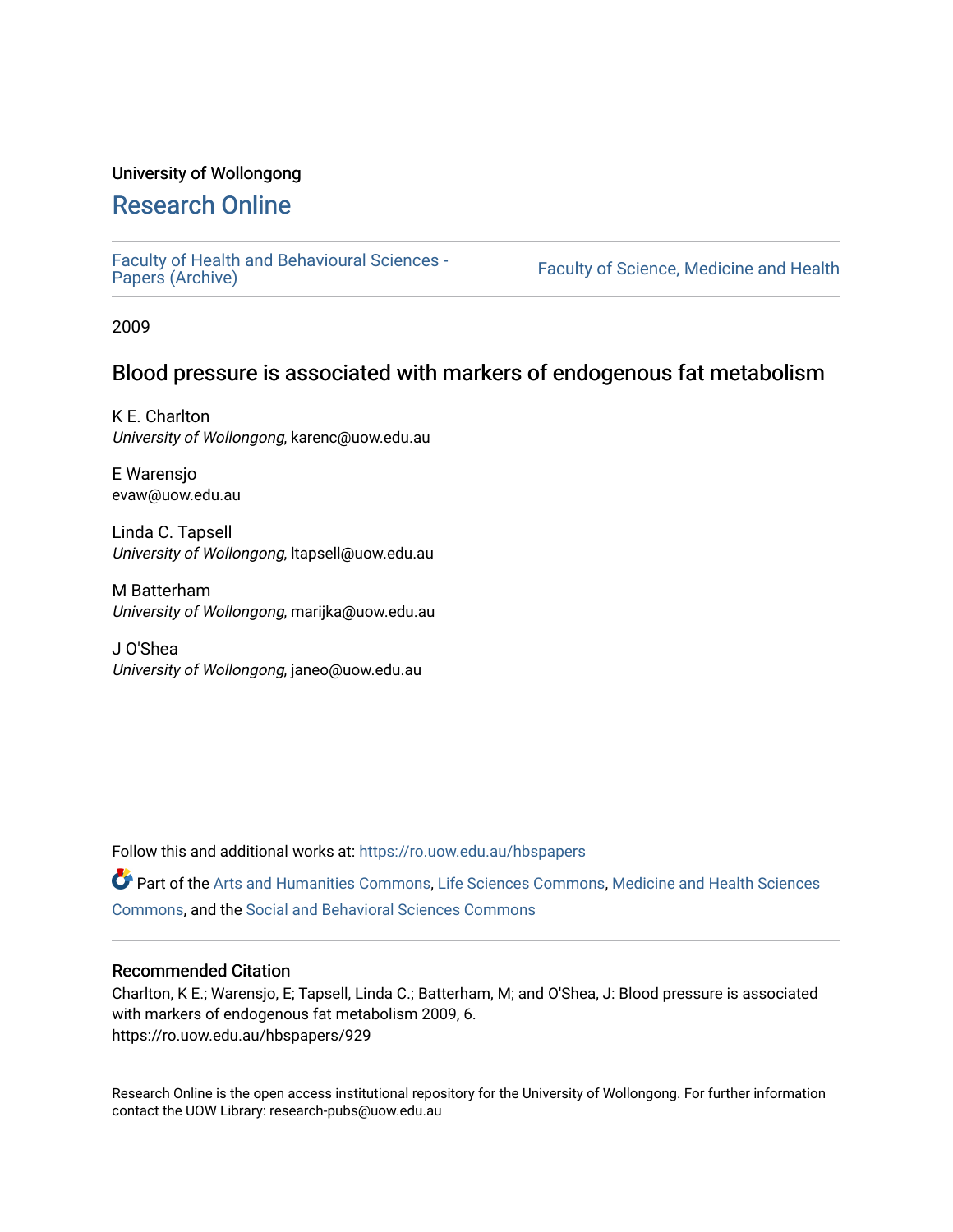# Blood pressure is associated with markers of endogenous fat metabolism

#### Keywords

markers, blood, associated, pressure, metabolism, endogenous, fat

#### **Disciplines**

Arts and Humanities | Life Sciences | Medicine and Health Sciences | Social and Behavioral Sciences

#### Publication Details

Charlton, K. E., Warensjo, E., Tapsell, L. C., Batterham, M. & O'Shea, J. (2009). Blood pressure is associated with markers of endogenous fat metabolism. The Proceedings of the Nutrition Society of Australia, Volume 33 (p. 6). Kent Town, Australia: Nutrition Society of Australia.